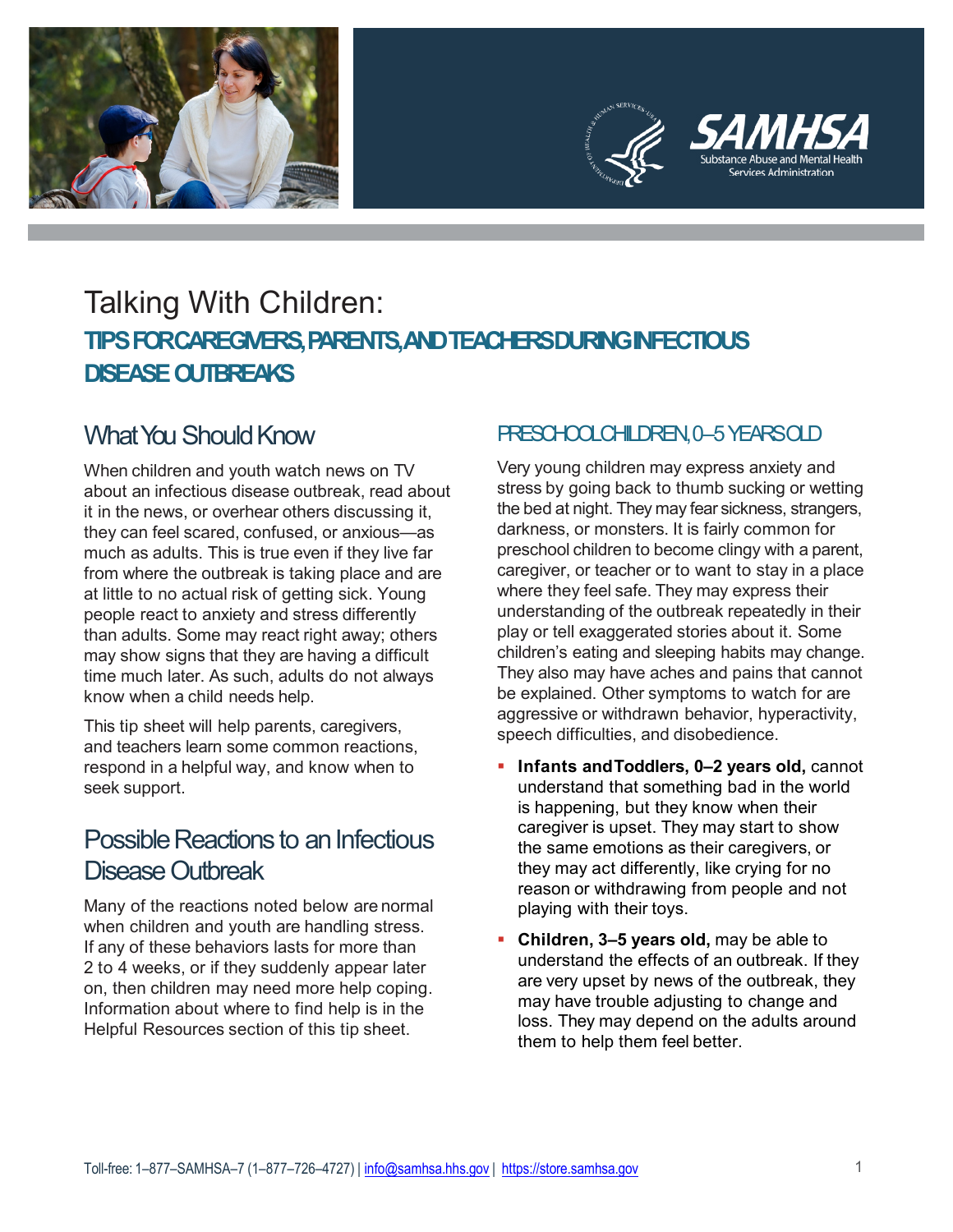### EARLY CHILDHOOD TO ADOLESCENCE, 6–19 YEARSOLD

Children and youth in this age range may have some of the same reactions to anxiety and stress linked to infectious disease outbreaks as younger children. Often younger children within this age range want much more attention from parents or caregivers. They may stop doing their schoolwork or chores at home. Some youth may feel helpless and guilty because they are in a part of the world currently unaffected by the outbreak, or where the public health system protects people against outbreaks in ways it cannot in other parts of the world.

- Children, **6–10 years old,** may fear going to school and stop spending time with friends. They may have trouble paying attention and do poorly in school overall. Some may become aggressive for no clear reason. Or they may act younger than their age by asking to be fed or dressed by their parent or caregiver.
- Youth **and Adolescents, 11–19 years old,** go through a lot of physical and emotional changes because of their developmental stage. So it may be even harder for them to cope with the anxiety that may be associated with hearing and reading news of an infectious disease outbreak. Older teens may deny their reactions to themselves and their caregivers. They may respond with a routine "I'm okay" or even silence when they are upset. Or they may complain about physical aches or pains because they cannot identify what is really bothering them emotionally. They may also experience some physical symptoms because of anxiety about the outbreak. Some may start arguments at home and/or at school, resisting any structure or authority. They also may engage in risky behaviors such as using alcohol or drugs.

## How Parents, Caregivers, and Teachers Can Support Children in Managing Their Responses to **Infectious Disease Outbreaks**

With the right support from the adults around them, children and youth can manage their stress in response to infectious disease outbreaks and take steps to keep themselves emotionally and physically healthy. The most important ways to help are to make sure children feel connected, cared about, and loved.

 Pay **attention and be a good listener.**  Parents, teachers, and other caregivers can help children express their emotions through conversation, writing, drawing, playing, and singing. Most children want to talk about things that make them anxious and cause them stress—so let them. Accept their feelings and tell them it is okay to feel sad, upset, or stressed. Crying is often a way to relieve stress and grief.



 Allow t**hem to ask questions.** Ask your teens what they know about the outbreak. What are they hearing in school or seeing on TV? Try to watch news coverage on TV or the Internet with them. Also, limit access so they have time away from reminders about the outbreak. Don't let talking about the outbreak take over the family or classroom discussion for long periods of time.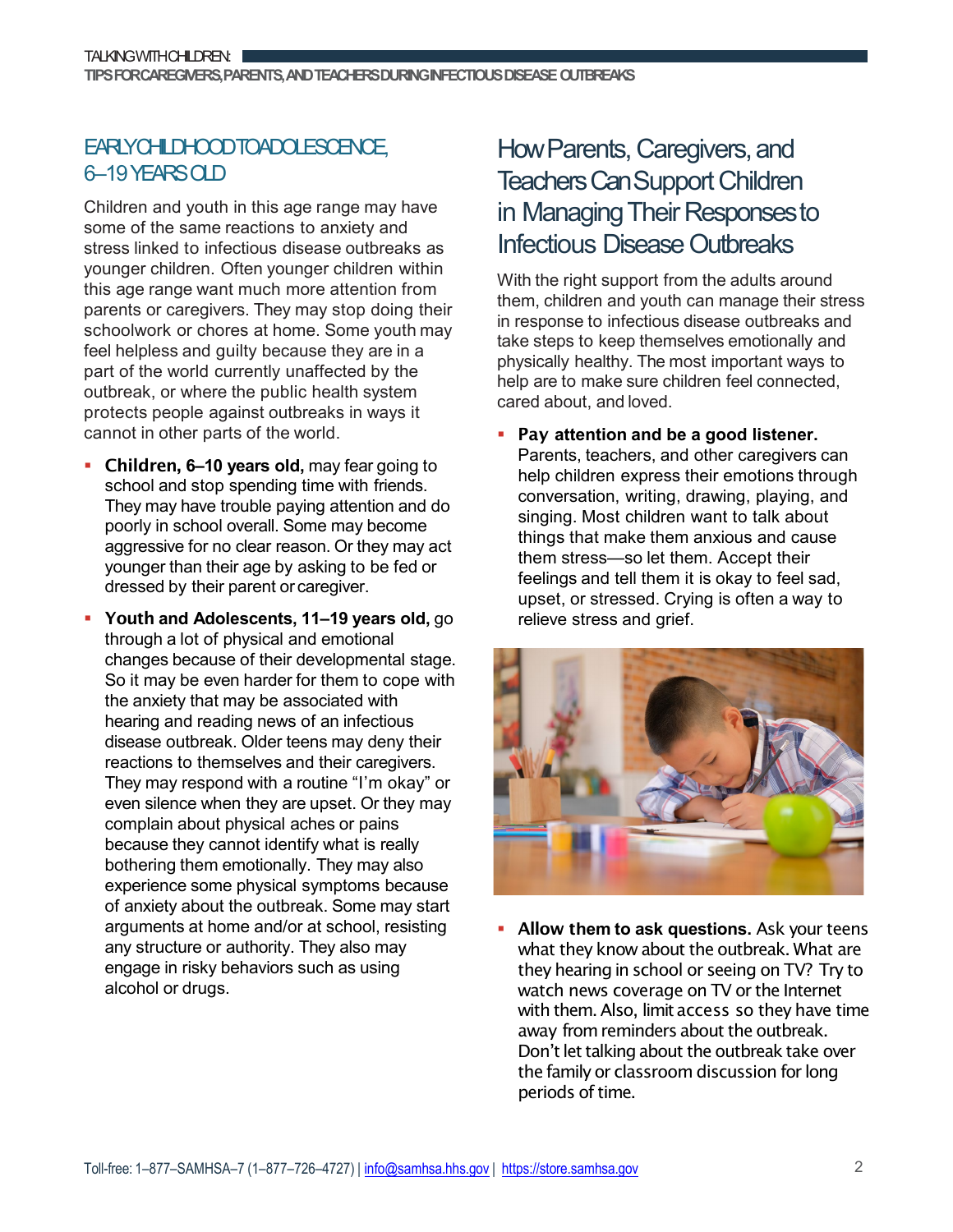- **Encourage positive activities.** Adults can help children and youth see the good that can come out of an outbreak. Heroic actions, families and friends who travel to assist with the response to the outbreak, and people who take steps to prevent the spread of all types of illness, such as hand washing, are examples. Children may better cope with an outbreak by helping others. They can write caring letters to those who have been sick or lost family members to illness; they can organize a drive to collect needed medical supplies to send to affected areas.
- **Model self-care, set routines, eat healthy meals, get enough sleep, exercise, and take deep breaths to handle stress.** Adults can show children and youth how to take care of themselves. If you are in good physical and emotional health, you are more likely to be readily available to support the children you care about.



## Tips for Talking With Children and Youth of Different Age Groups During an Infectious Disease Outbreak

*A NOTE OF CAUTION! Be careful not to pressure children to talk about an outbreak or join in expressive activities. While most children will easily talk about the outbreak, some may become frightened. Some may even feel more anxiety and stress if they talk about it, listen to others talk about it, or look at artwork related to the outbreak. Allow children to remove themselves from these activities, and monitor them for signs of distress.*

### PRESCHOOL CHILDREN, 0-5 YEARSOLD

Give these very young children a lot of emotional and verbal support.

- Get down to their eve level and speak in a calm, gentle voice using words they can understand.
- **Tell them that you always care for them and** will continue to take care of them so they feel safe.
- Keep normal routines, such as eating dinner together and having a consistent bedtime.

### EARLY CHILDHOOD TO ADOLESCENCE 6-19 YEARSOLD

Nurture children and youth in this age group:

- Ask your child or the children in your care what worries them and what might help themcope.
- Offer comfort with gentle words or just being present with them.
- Spend more time with the children than usual, even for a short while.
- If your child is very distressed, excuse him or her from chores for a day or two.
- **Encourage children to have quiet time or to** express their feelings through writing or art.